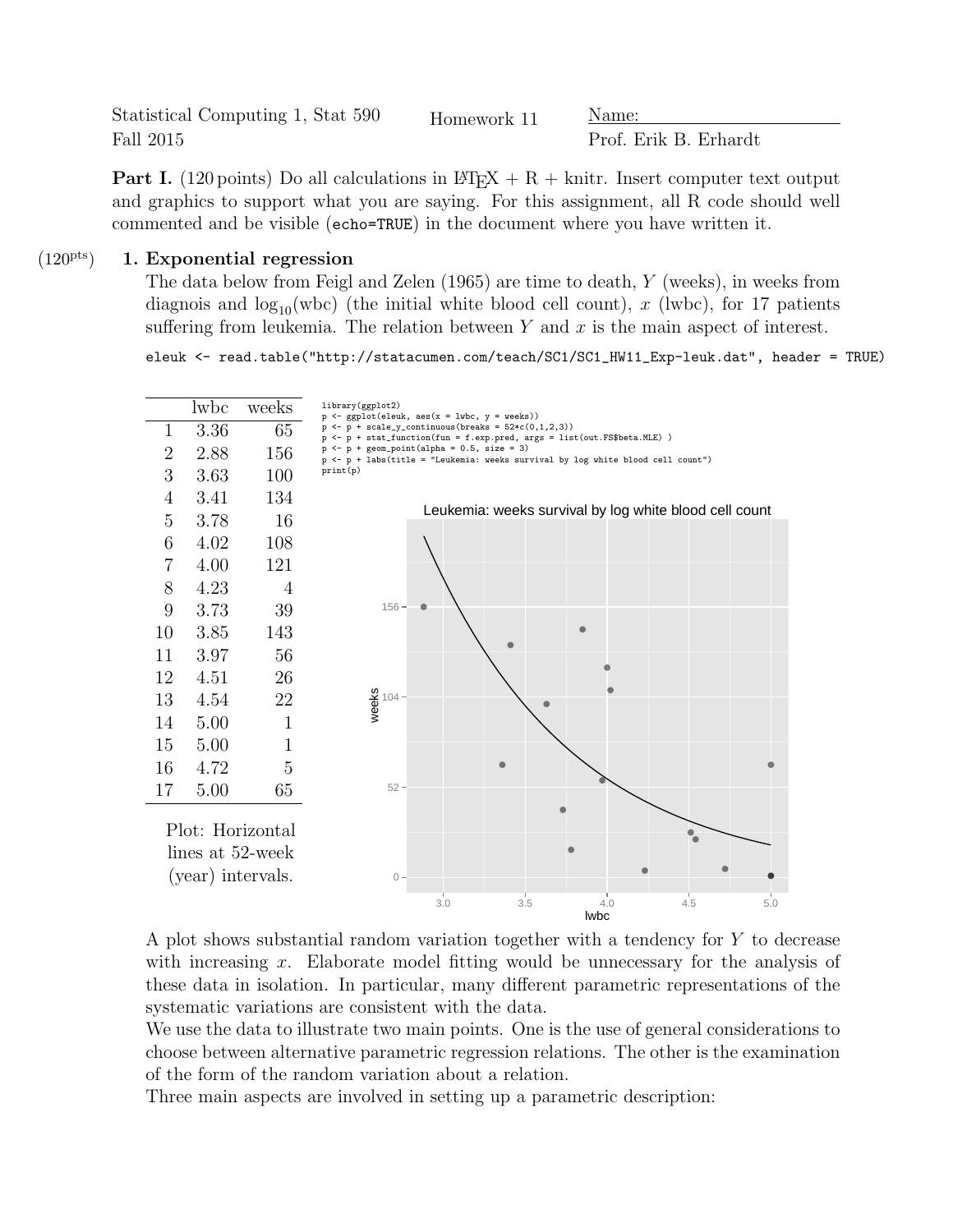- 1. a specification of the form of systematic variation (mean), for example by giving the relation between the expected value  $E[Y_i]$  and  $x_i$  for the *i*th individual,
- 2. a specification of the general form of the random variation (residuals), and
- 3. a specification of the way in which systematic and random variation "combine", that is, by multiplication or by addition.

It is preferable for (1) to choose where possible a relation that gives positive values for  $E[Y_i]$  for all possible parameter values and values of x. From this point of view, the relation

$$
E[Y_i] = \beta_0 \exp{\beta_1(x_i - \bar{x})},
$$

where  $\bar{x} = \sum x_i/n$ , is preferable to, for example, a linear relation

$$
E[Y_i] = \gamma_0 + \gamma_1 (x_i - \bar{x}).
$$

If the random contribution of the *i*th observation is  $\varepsilon_i$ , simplicity of interpretation and fitting, and inspection of the data, suggesting multiplicative combination; that is, we consider an interpretation in which the proportional variation around the mean has the same form for all x. It is then of interest to compare that distribution with the exponential distribution, partly because that is about the simplest very dispersed distribution for a positive quantity, partly because of the interpretation of the exponential distribution in terms of the properties of the completely random process, the Poisson process, partly because use of the exponential distribution much simplifies more detailed analysis, and consistency with exponential form is of great interest.

These considerations lead to the model

$$
E[Y_i] = \beta_0 \exp\{\beta_1 (x_i - \bar{x})\}\varepsilon_i, \tag{1}
$$

where  $\varepsilon_i$  is a random term of unit mean and, conceivably, exponentially distributed. Suppose  $Y$  is a positive random variable with density

$$
f(y|\mu) = \frac{1}{\mu} \exp\{-y/\mu\}, \quad y \ge 0,
$$

then Y is an Exponential random variable with  $E[Y] = \mu$  and  $Var[Y_i] = \mu^2$ . We write  $Y \sim$  Exponential( $\mu$ ).

Note that Equation (1) is equivalent to  $Y_i \sim \text{Exponential}(\mu_i)$ , where

$$
\mu_i = \beta_0 \exp{\{\beta_1 (x_i - \bar{x})\}}, \text{ or}
$$
  

$$
\log(\mu_i) = \log(\beta_0) + \beta_1 (x_i - \bar{x}).
$$

We will fit this model, but reparameterize the intercept so that

$$
\log(\mu_i) = \beta_0 + \beta_1(x_i - \bar{x}), \qquad (2)
$$

that is, our intercept is the log of the original intercept.

Assume the data are a random sample  $Y_1, Y_2, \ldots, Y_n$  independent with  $Y_i \sim \text{Exponential}(\mu_i)$ .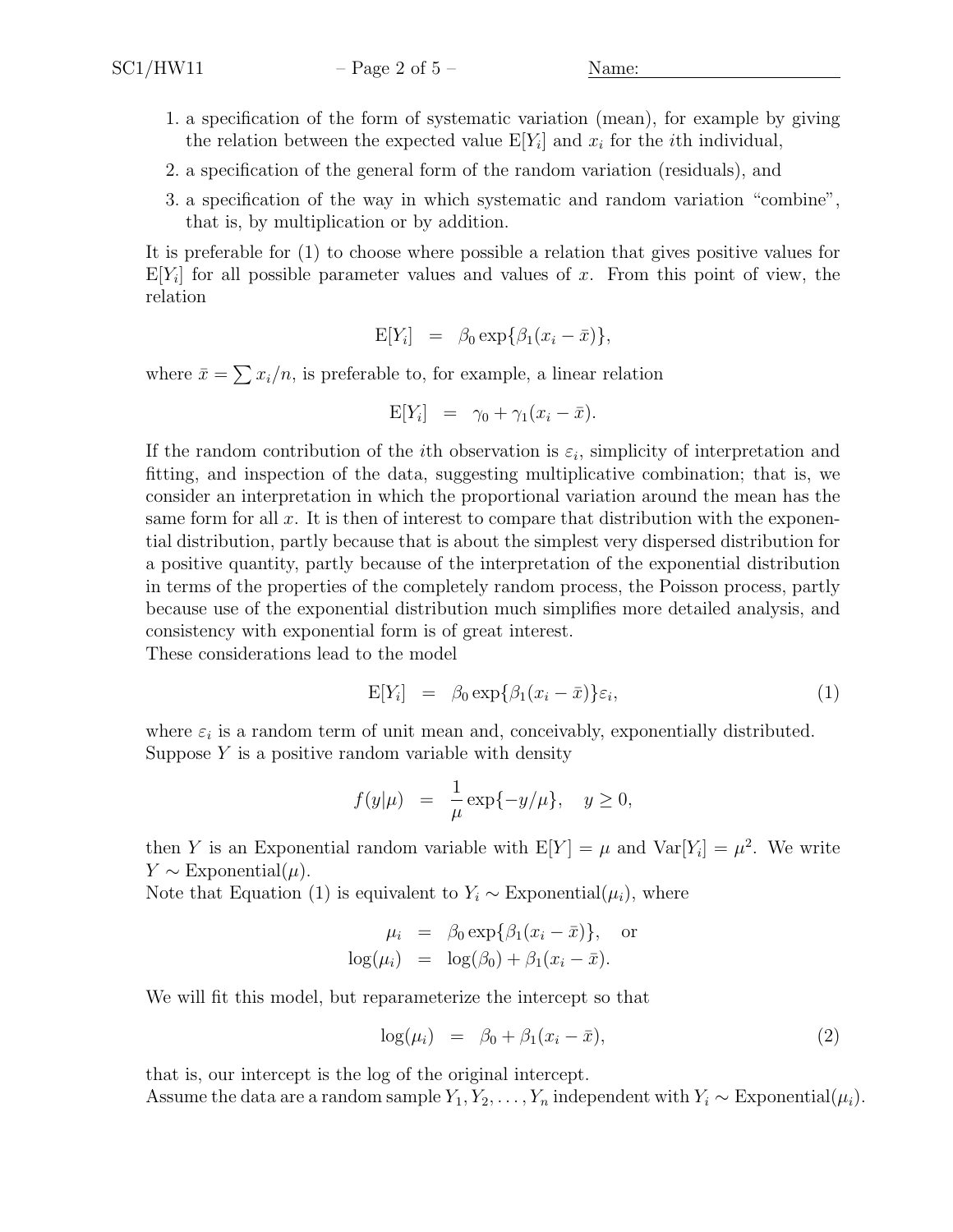(a) (10 pts) Show that the log-likelihood function is

$$
\ell(\underline{\mu}|\underline{y}) = -\sum_{i=1}^n \left(\frac{y_i}{\mu_i} + \log(\mu_i)\right).
$$

For later reference, note that

$$
\frac{\partial \ell}{\partial \beta_j} = \frac{y_i}{\mu_i^2} - \frac{1}{\mu_i}.
$$

(b) (20 pts) In a standard exponential regression problem we assume that  $log(\mu_i)$  is linearly related to a vector  $x$  $\mathbf{e}$  $\mathbf{x}_i^{\top} = [x_{i1}, x_{i2}, \dots, x_{ip}]$  of known covariates and an unknown vector  $\beta = [\beta_1, \beta_2, \dots, \beta_p]^\top$  of regression parameters via

$$
\mu_i \;\; \equiv \;\; \mu_i(\textbf{x}) \; = \; \exp\{x_i^\top \textbf{x}\}
$$

or

$$
\log(\underline{\mu}_i) \equiv \log(\underline{\mu}_i(\underline{\beta})) = \underline{x}_i^{\top} \underline{\beta} = \beta_1 x_{i1} + \beta_2 x_{i2} + \cdots + \beta_p x_{ip}.
$$

Typically,  $x_{i1} = 1$  and if so  $\beta_1$  is an "intercept effect".

A goal here is to derive an NR/Fisher Scoring iteration procedure to compute the MLE of  $\beta$ . To this end, derive the derivatives of the mean vector and log-likelihood and derive the expected information:

1. first partial of mean vector

$$
\frac{\partial \mu_i(\underline{\beta})}{\partial \beta_j} = x_{ij} \mu_i(\underline{\beta})
$$

2. first partial of log-likelihood

$$
\frac{\partial \ell(\mu(\underline{\beta})|\underline{y})}{\partial \beta_j} = \sum_{i=1}^n x_{ij} \left( \frac{y_i}{\mu_i(\underline{\beta})} - 1 \right)
$$

3. second partial of log-likelihood

$$
\frac{\partial^2 \ell(\mu(\mathcal{G}) | \mathcal{Y})}{\partial \beta_j \partial \beta_k} = - \sum_{i=1}^n x_{ij} x_{ik} \frac{y_i}{\mu_i(\mathcal{G})}
$$

4. Expected information

$$
\mathbf{I} = \mathbf{E} \left( -\frac{\partial^2 \ell(\mu(\mathcal{G}) | \mathcal{Y})}{\partial \beta_j \partial \beta_k} \right) = \mathbf{x}_j^\top \mathbf{x}_k
$$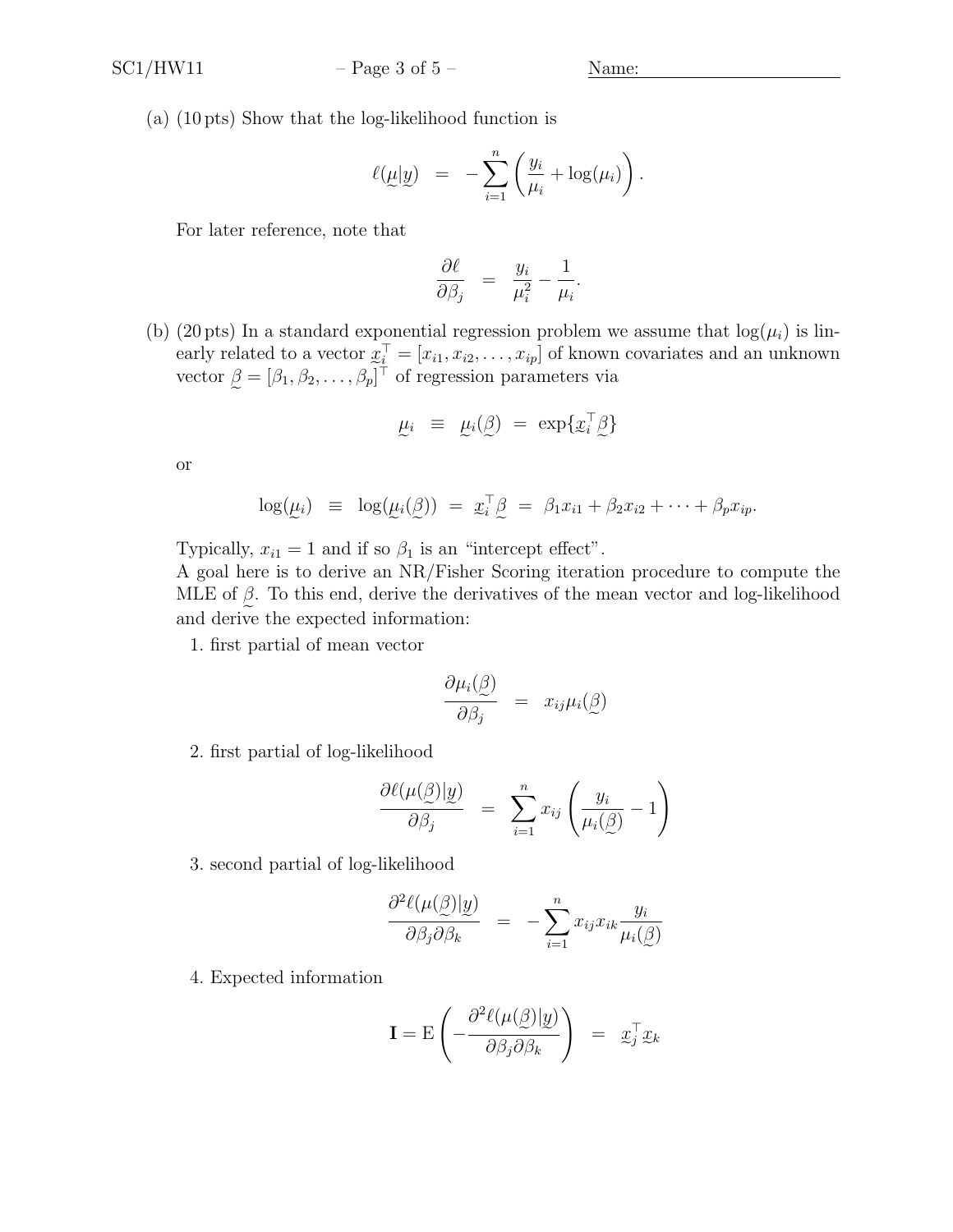(c) (15 pts) Using matrix notation, write the "structural" part of the model as

$$
\log(\mu) = \mathbf{X}_{\mathcal{L}}^{\beta}
$$

e e where **X** is an *n*-by-*p* design matrix with *i*th row  $x_i^{\top}$  and  $\log(\mu)$  is an *n*-by-1 vector with ith element  $\log(\mu_i)$ .

Using obvious notation, derive the matrix representations of the derivatives of the mean vector and log-likelihood and the expected information,  $\dot{\ell}(\beta)$ ,  $\ddot{\ell}(\beta)$ ,  $\mathbf{I}(\beta)$  =  $E(-\ddot{\ell}(\beta)).$ 

e 1. first partial of log-likelihood

$$
\dot{\ell}(\mathcal{G}) = \left[\frac{\partial \ell}{\partial \beta_j}\right]_{p\times 1} = \mathbf{X}^{\top} \mathbf{D}^{-1}(\mu(\mathcal{G}))(\mathcal{Y} - \mu(\mathcal{G}))
$$

where  $\mathbf{D}^{-1}(\mu(\beta))$  is an *n*-by-*n* diagonal matrix with diagonal elements  $\mu_i$ , and  $y = [y_1, y_2, \dots, y_n]^\top.$ 

e 2. second partial of log-likelihood

$$
-\ddot{\ell}(\mathbf{g}) = \left[ -\frac{\partial^2 \ell}{\partial \beta_j \partial \beta_k} \right]_{p \times p} = \mathbf{X}^\top \mathbf{D}(\mathbf{y}/\mathbf{u}) \mathbf{X}
$$

where  $\mathbf{D}(y/\mu)$  is an *n*-by-*n* diagonal matrix with diagonal elements  $y_i/\mu_i$ .

3. Expected information

$$
\mathbf{I}(\beta) = \mathbf{E}(-\ddot{\ell}(\beta)) = \mathbf{X}^{\top}\mathbf{X}.
$$

e e Recall that the MLE of  $\beta$  solves the likelihood equations  $\dot{\ell}(\beta) = 0_p$ , a p-by-1 vector of zeros, and that for large  $n$ 

$$
\hat{\underline{\beta}} \sim \text{Normal}_p(\underline{\beta}, \mathbf{I}^{-1}(\hat{\underline{\beta}})),
$$

where the information matrix can be estimated by either  $\mathbf{I}(\hat{\beta})$  or  $-\ddot{\ell}(\beta)$ .

- (d) (10 pts) Write down an iterative scheme to compute successive estimates of  $\beta$  via Newton Rhapson and Fisher Scoring.
- (e) (10 pts) Write a function to compute the log-likelihood function in Part (a) allowing for two vectors of input y and  $\mu$  and matrix  $\underline{X}$ .
- (f) (15 pts) Write a function to compute the MLE of  $\beta$  for the exponential regression model  $\log(\mu) = \mathbf{X}\beta$  using NR. Include a "line-search" or "step-size" adjustment as part of the routine. The "input" and "output" structure of this function should mimic my logistic regression functions in the notes.
- (g) (10 pts) Incorporate a method = "F" option in your function in Part (f) to use either NR ("N") or Fisher Scoring ("F") and add the Fisher Scoring increment.